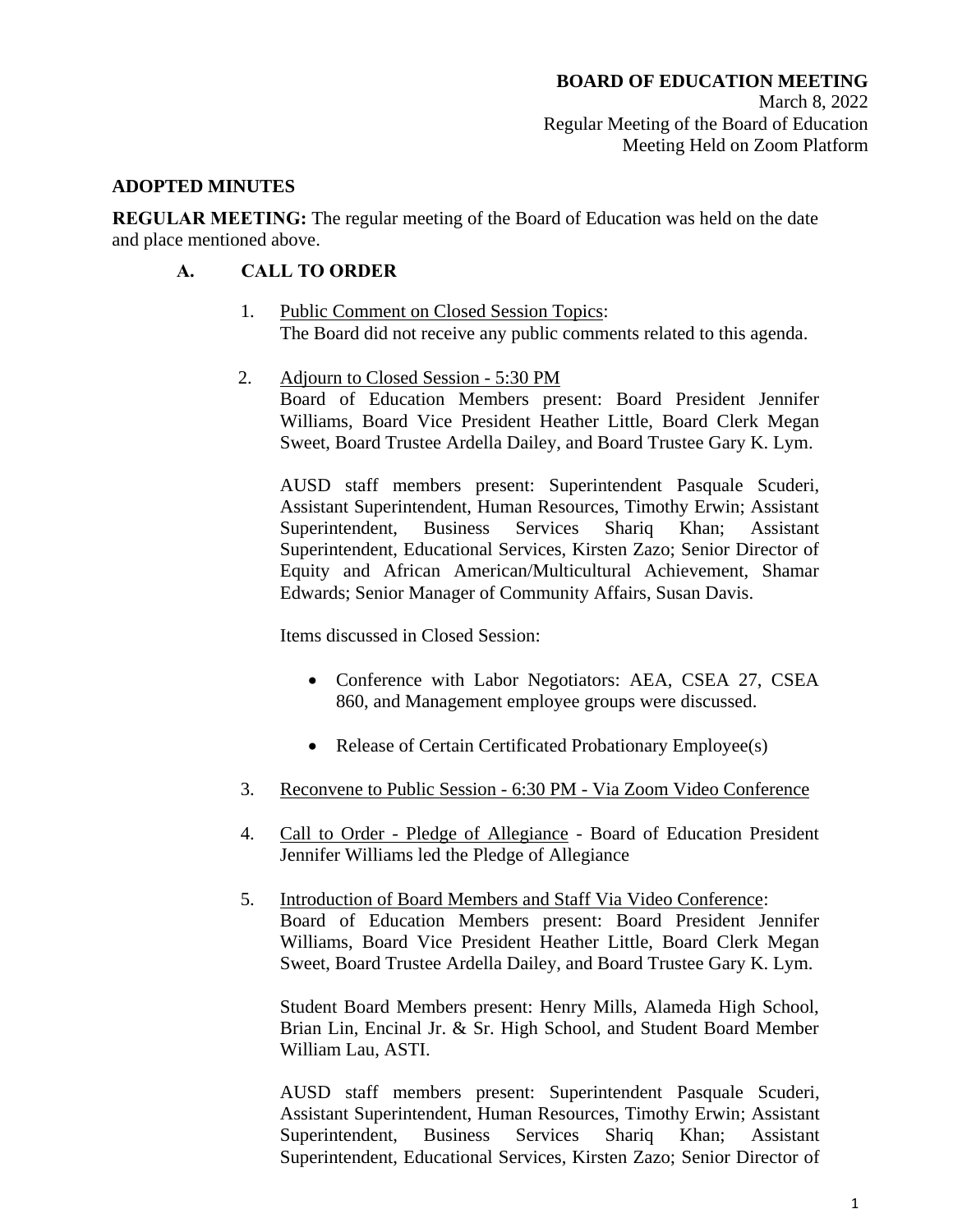Equity and African American/Multicultural Achievement, Shamar Edwards; Senior Manager of Community Affairs, Susan Davis and Senior Executive Assistant to the Superintendent, Kerri Lonergan.

6. Closed Session Action Report:

In Closed Session, the Board voted 5-0 to authorize the Assistant Superintendent of Human Resources to Non-Reelect certain probationary certificated employees from employment for the 2022 – 2023 school year.

**B. MODIFICATION(S) OF THE AGENDA:** 

There were no modifications made to the agenda.

#### **C. APPROVAL OF MINUTES:**

Minutes from the February 8th Regular Board Meeting were submitted for approval.

*Motion to adopt the Minutes from the February 17, 2022 Board of Education Meeting.*

**MOTION:** Member Sweet **SECONDED:** Member Dailey

**ROLL CALL VOTE ROLL CALL VOTE STUDENT BOARD MEMBER VOTES AYES:** Members Mills, Lau, and Lin **NOES: ABSTAIN:** 

**BOARD MEMBER VOTES AYES:** Members Williams, Little, Sweet, Dailey, and Lym **NOES: ABSTAIN:** 

## **MOTION APPROVED**

#### **D. COMMUNICATIONS**

1. Celebrating Women's History Month During the Season for Nonviolence A Season for Nonviolence is a national 64-day educational, media, and grassroots campaign dedicated to demonstrating that nonviolence is a powerful way to heal, transform, and empower our lives and our communities. Inspired by the memorial anniversaries of Mahatma Gandhi and Dr. Martin Luther King, Jr., this international event starts January 30 and ends April 4 and thus honors their vision for an empowered, non-violent world.

Since 1996, the County of Alameda and the City of Alameda have partnered with AUSD to create the Alameda Collaborative for Children, Youth, and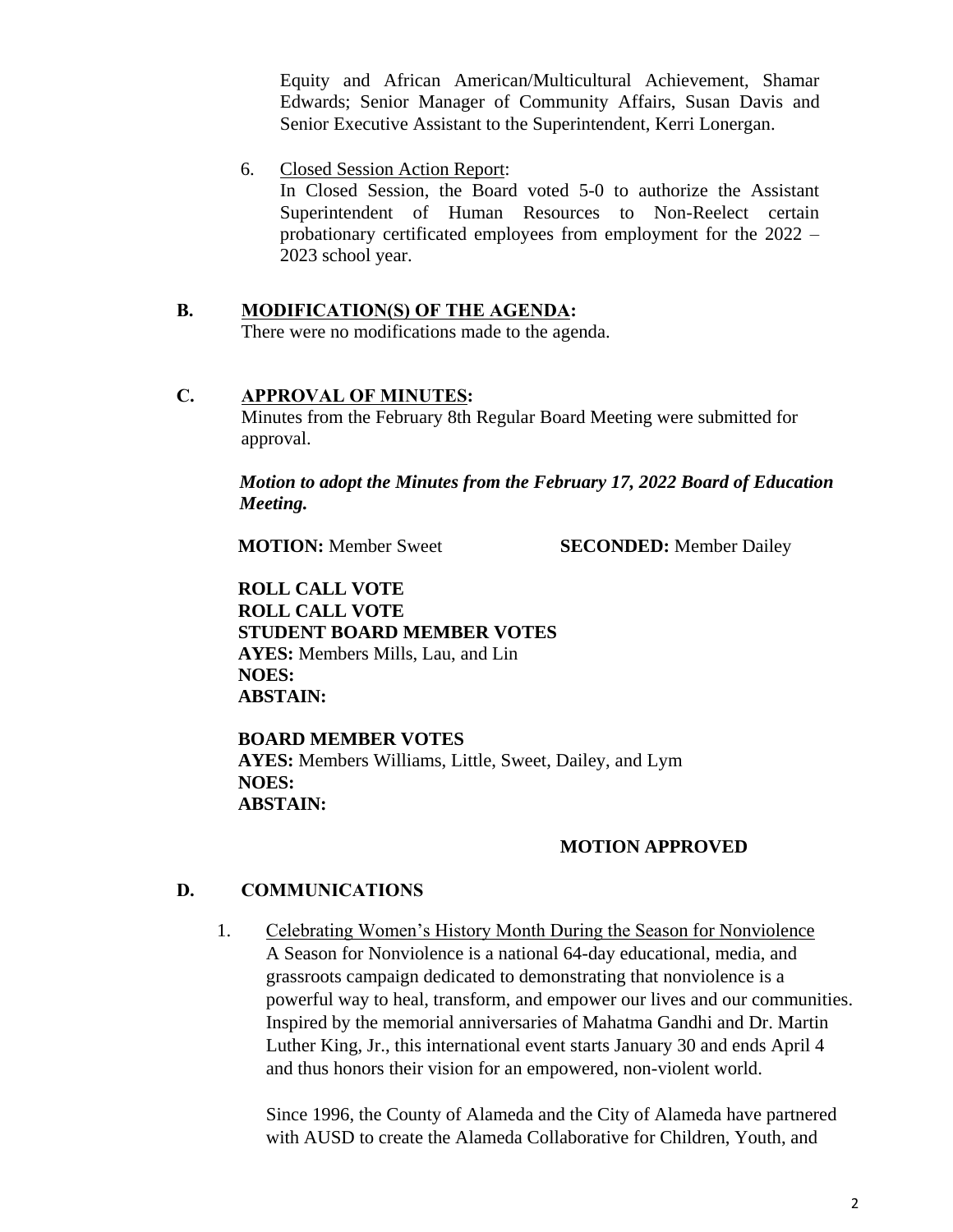their Families (ACCYF). Moreover, ACCYF each year helps to support a citywide speech contest.

March is Women's History Month so the Board has elected to have our Season for Non-Violence Reading feature a quote from a notable American woman who has made significant contributions to our country and the world.

Talia Kotovsky, the incoming Student Board member from Alameda High School, read tonight's principle of nonviolence word and quote.

The quote comes from Elizabeth Cady Stanton, who changed the social and political landscape of the United States of America by succeeding in her work to guarantee rights for women. Her unwavering dedication to women's suffrage resulted in the 19th amendment to the Constitution, which granted women the right to vote.

The word we are highlighting is JUSTICE

The quote from Ms. Cady Stanton is: "A government is just only when the whole people share equally in its protection and advantages."

2. Public Comments:

*Laura Katz, parent of AUSD students*: Ms. Katz asked the Board to amend enrollment Board Policy to allow for a child with PTSD to be given priority for enrollment at AUSD open enrollment schools where there is a waiting list.

#### 3. Written Correspondence:

The Board received 10 emails regarding General Business Item Number 1: *Update on Schools and COVID-19 Pandemic: Cases and Proposed Adjustments to AUSD Protocols.*

#### 4. Report from Employee Organizations:

*Cindy Zecher, California School Employees Association, Chapter 27 (CSEA 27):* Ms. Zecher announced CSEA 27 had their first negotiations session last week, and she thanked the Human Resources team and her CSEA 27 Negotiations team for their time. Ms. Zecher stated CSEA 27 members endorsed AUSD's Bond measure that is on the ballot for the June election. Ms. Zecher thanked Robyn Kondo, AUSD Director of Technology and the Technology team for their support and for working so hard to keep computers and technology working at AUSD's school sites.

*Charlie Satterfield, Alameda Education Association (AEA)*: Mr. Satterfield wished everyone a Happy International Women's Day. Mr. Satterfield announced AEA has reached a Tentative Agreement on salary, and AEA continues to bargain for their Successor Agreement. Mr. Satterfield stated he hopes we can match the cost of living in the area and he hopes we can keep the high quality teaching staff we have in Alameda, as there is a large amount of people moving out of the area due to the high cost of living.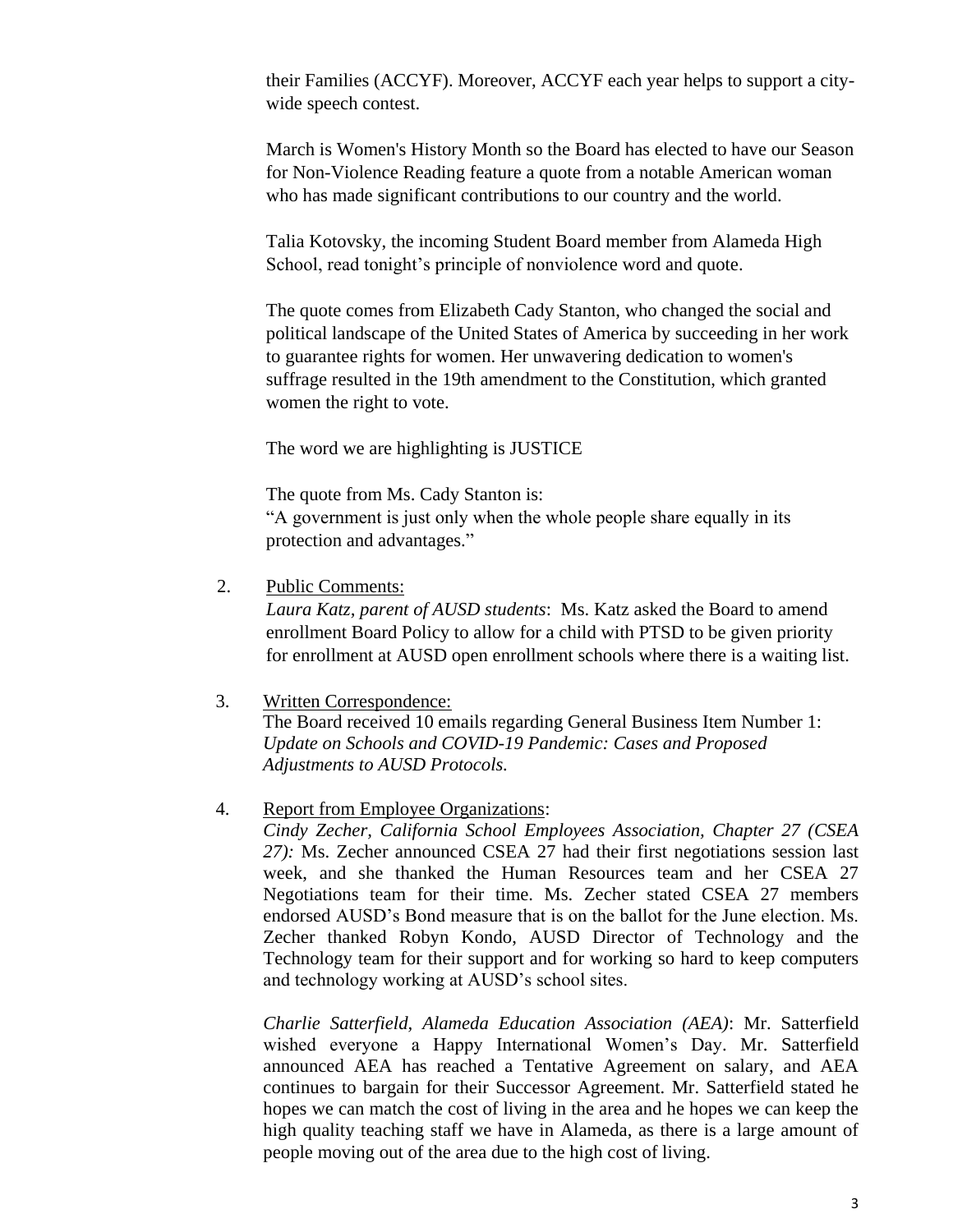# 5. PTA Council Report:

*Gretchen Hoff Varner, PTA Council Vice President*: Ms. Hoff Varner thanked the Board for voting to put the Bond measure on the ballot so that the District will have the funds it needs to improve our facilities. Ms. Hoff Varner stated the PTAC Executive Board drafted a letter to local politicians to ask for revisions to the Governor's Budget that will make funds in the budget more flexible and not tied to specific programs. Ms. Hoff Varner stated parents and families are grateful that we are in the space we are in that will allow us to make changes to the mask mandates that will put the decision to wear masks in the hands of parents. Ms. Hoff Varner stated PTAC leadership wants to model lifeskills that will teach our children to show support and kindness to all students and staff when it comes to wearing or not wearing masks. Ms. Hoff Varner stated the most important thing for parents and families is to keep our classes open and if it looks like case rates start to climb we are ready to wear masks again rather than have schools close like they did at the beginning of the pandemic.

## 6. Board Members' Report:

*Board Vice President Heather Little*: Board Member Little wished everyone a Happy International Women's Day. Board Member Little went to the Encinal High Crab Feed on Saturday and it was very well attended. Board Member Little stated it was two years to the day since the last time the school had a big gathering like that. Board Member Little thanked everyone who went and everyone who made the Crab Feed happen.

*Board Clerk Megan Sweet*: Board Member Sweet thanked incoming Alameda High Student Board member Talia for her reading earlier in the meeting. Board Member Sweet wished everyone a Happy International Women's Day. Member Sweet stated the Board Policy Subcommittee met and they voted to update many Board Policies. Board Member Sweet stated in honor of the Season of Nonviolence, her heart is with everyone who is suffering due to the situation in the Ukraine. .

*Board Member Ardella Dailey*: Board Member Ardella Dailey stated she has been selected as one of Girls Inc., of the Island City's Women Who Dare, along with Annika Miller, a student at Alameda High School, and Alyssa Nakken, an assistant coach for the San Francisco Giants. Board Member Dailey stated she was very proud of the honor and she thanked Girls Inc., of the Island City for recognizing her in this way.

*Board Member Gary Lym*: Board Member Lym recognized Women's History Month and he thanked the women he serves with on the Board for their leadership. Board Member Lym congratulated Board Member Dailey for being honored with the Women Who Dare award.

## 7. Student Board Members' Report:

*Student Board Member William Lau:* Student Board Member Lau wished his fellow Board Members and all women a Happy International Women's Day. Student Board Member Lau stated ASTI's motivation day is taking place.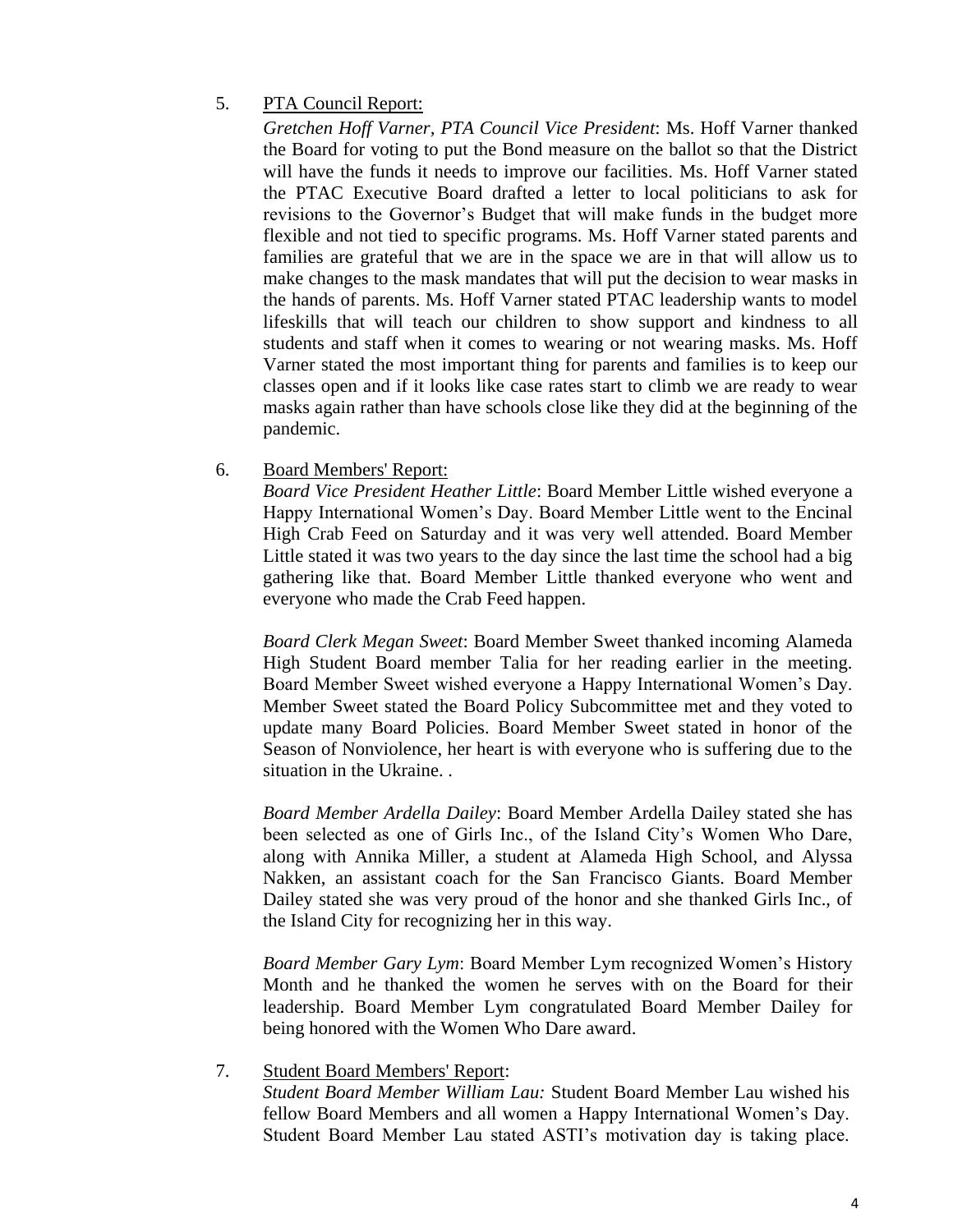This day is when former ASTI students come and talk about life after high school.

*Student Board Member Brian Lin:* Student Board Member Lin stated Encinal is holding an event to honor Black History Month on Thursday. Board Member Lin stated the Encinal Crab Feed was a massive success. Student Board Member Lin stated Kevin Gorham led the auction, which raised a lot of money. Student Board Member Lin stated the Youth Advisory Board recently met. Student Board Member Lin stated Spring Sports just started. Student Board Member Lin stated elections are coming up. Student Board Member Lin stated the College and Career Center is putting on a speaker series with speakers talking about jobs and wages they have.

*Student Board Member Henry Mills*: Student Board Member Mills thanked Talia for speaking earlier in the month and he stated he is looking forward to seeing Talia as part of the Board of Education. Student Board Member Mills stated there is a Virtual Tech Jobs Career Panel happening on Tuesday, March 15<sup>th</sup>. Student Board Member Mills stated speakers from Salesforce, BarkBox, Astra, Pixar, and Niantic will be on hand to describe their jobs and experience to students in attendance. Student Board Member Mills stated this Friday will be the annual Alameda High School Mock Congress which is always a really popular event. Student Board Member Mills stated last week the annual Social Justice Assembly took place and the topic this year was Consent. Board Member Mills stated a speaker from Bay Area Women Against Rape. Student Board Member Mills stated AHS students are committed to improving school climate at Alameda High to ensure the school is safe and welcoming for all.

8. Superintendent's Report:

*Superintendent Pasquale Scuderi*: Superintendent Scuderi recognized International Women's Day and thanked his female colleagues for their work. Superintendent Scuderi thanked PTAC Vice President Gretchen Hoff Varner for her comments about the Bond and the support PTAC is providing for the ballot measure. Superintendent Scuderi also thanked Ms. Hoff Varner for her comments about masking and having compassion for all students and families no matter the different choices families are making. Superintendent Scuderi announced the District will hold a series of Workshops/Study Sessions on the topic of Special Education, with the first in the series of these meetings happening on April  $7<sup>th</sup>$ . Superintendent Scuderi thanked the teachers and principals of Love Elementary School for welcoming him at a recent visit. Superintendent Scuderi thanked the student leaders at Alameda High School for a recent fishbowl meeting they had on the culture at the school. Superintendent Scuderi invited the community to join him at a celebration of Black History Month on Saturday, March  $12<sup>th</sup>$  at Encinal High School.

## 9. Student Advisory Group Report:

*Student Board Member Henry Mills*: Student Board Member Henry Mills stated the group will meet this week to reflect on the meetings held so far during the 2021-2022 school year. Student Board Member Mills stated the group will also discuss focus areas for the group for the rest of the school year.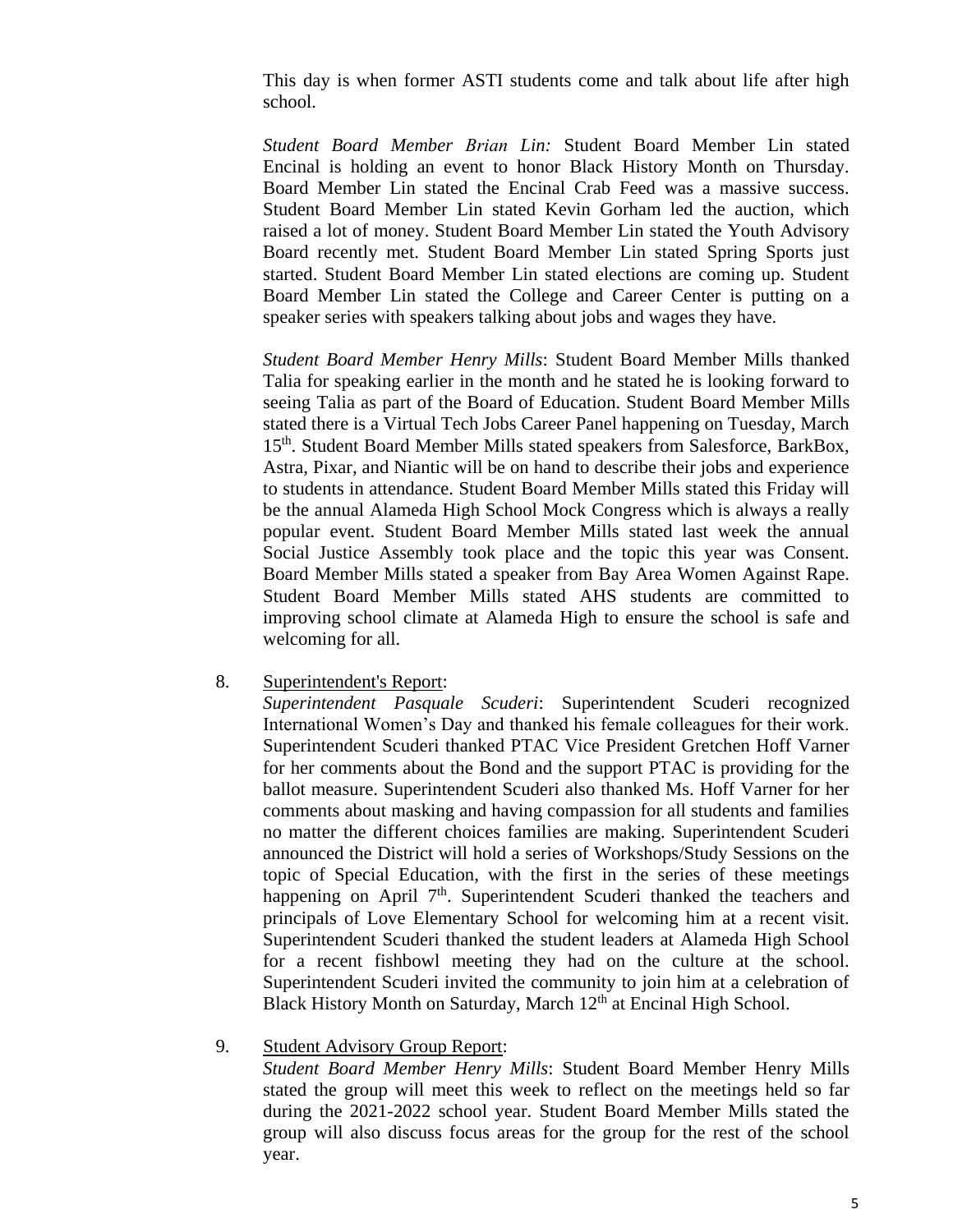# **E. ADOPTION OF THE CONSENT CALENDAR**

- 1. Certificated Personnel Actions
- 2. Classified Personnel Actions
- 3. Approval of 2021-22 Consolidated Application Winter Reporting
- 4. Approval of Bill Warrants and Payroll Registers
- 5. Approval of Measure I Contracts (Standing Item)
- 6. Ratification of Contracts Executed Pursuant to Board Policy 3300

#### *Motion to adopt the Consent Calendar.*

**MOTION:** Member Little **SECONDED:** Member Lym

**ROLL CALL VOTE STUDENT BOARD MEMBER VOTES AYES:** Members Mills, Lau, and Lin **NOES: ABSTAIN:** 

**BOARD MEMBER VOTES AYES:** Members Williams, Little, Sweet, Dailey, and Lym **NOES: ABSTAIN:** 

#### **MOTION APPROVED**

## **F. GENERAL BUSINESS**

- 1. Update on Schools and COVID-19 Pandemic: Cases Proposed Adjustments to Superintendent Scuderi gave the Board and community and update on AUSD's new protocols and what he is going to ask the Board to approve. AUSD's new proposal includes:
	- To continue to strongly recommend indoor masking for all until further notice in alignment with state and county guidance
	- Masking becomes a family's option in alignment with state and county public health guidance AFTER March 11
	- Indoor assemblies will be discouraged in favor of outdoor assemblies until further notice.
	- All students in classes where a positive case is identified are strongly encouraged by public health to mask for 10 days while on campus
	- Staff and Board will review data and impact weekly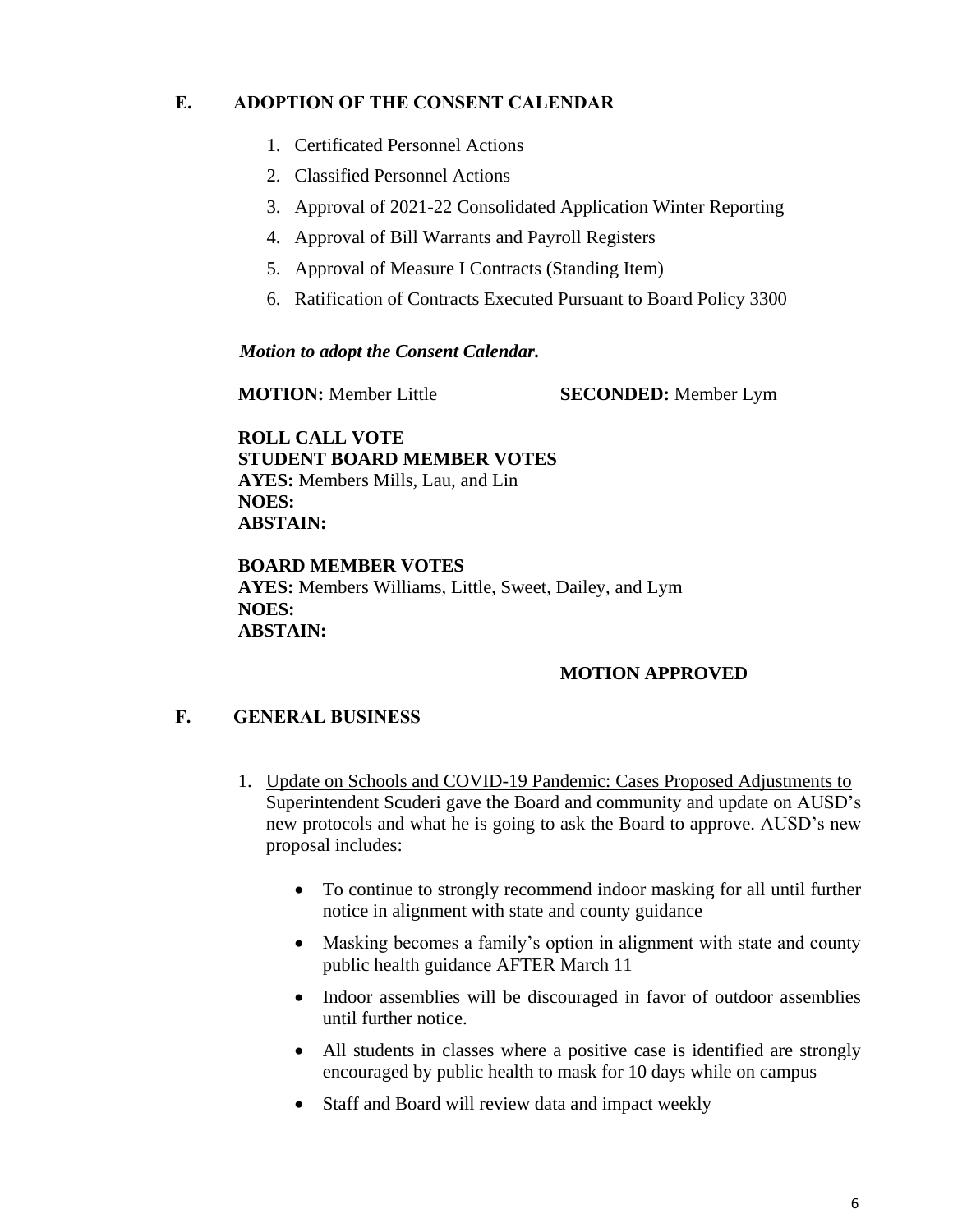Staff will continue to monitor data and case rates to see if rates are climbing. Any potential threat to close schools would be mitigated with the ultimate goal of the District being to keep schools open. The following factors will guide the Superintendent, staff, and ultimately the Board when making decisions about changing masking mandates to make rules more restrictive:

- Have there been any changes or adjustments to guidance from state and county public health?
- Are there significant patterns of a sustained or substantial increase in confirmed cases within AUSD? This would be based on our ongoing and rigorous testing protocols, which will remain in effect indefinitely.
- Is there evidence of increased outbreaks in schools and persistent transmission due to in-school exposure
- Does Alameda County remain in the "medium" or "low" bands on the CDC's community level scale?
- Have new variants been identified, and, if so, do they pose additional or elevate concerns in the opinion of public health officials?

Superintendent Scuderi asked the Board to approve the following new mandates as of March 14, 2022:

- 1. AUSD proposes to continue to strongly recommend indoor masking for all until further notice in alignment with state and county guidance
- 2. Masking becomes a family's option in alignment with state and county public health guidance AFTER March 11
- 3. Indoor assemblies will be discouraged in favor of outdoor assemblies until further notice.
- 4. Staff and Board will review data and impact weekly
- 5. Board can reinstitute universal masking mandate if local conditions change in consultation with public health and legal counsel

#### Public Comments:

*Savanna Cheer, AUSD parent*: Ms. Cheer asked what supports would be in place for folks who are vulnerable. Ms. Cheer asked that messaging about the new protocols include information about being thoughtful to students and staff who choose to wear masks. Ms. Cheer asked that AUSD communication about masks be neutral.

*Sami Ferris, AUSD parent*: Ms. Ferris stated she agreed with the previous speaker and she asked that communication about the new protocols be neutral rather than favoring one choice over another.

*Shana Zatinsky, AUSD parent*: Ms. Zatinsky stated the CDC changed the guidance on masks due to political pressure. Ms. Zatinsky stated masks work to protect children. Ms. Zatinsky stated there are inconsistent messages being put out to families.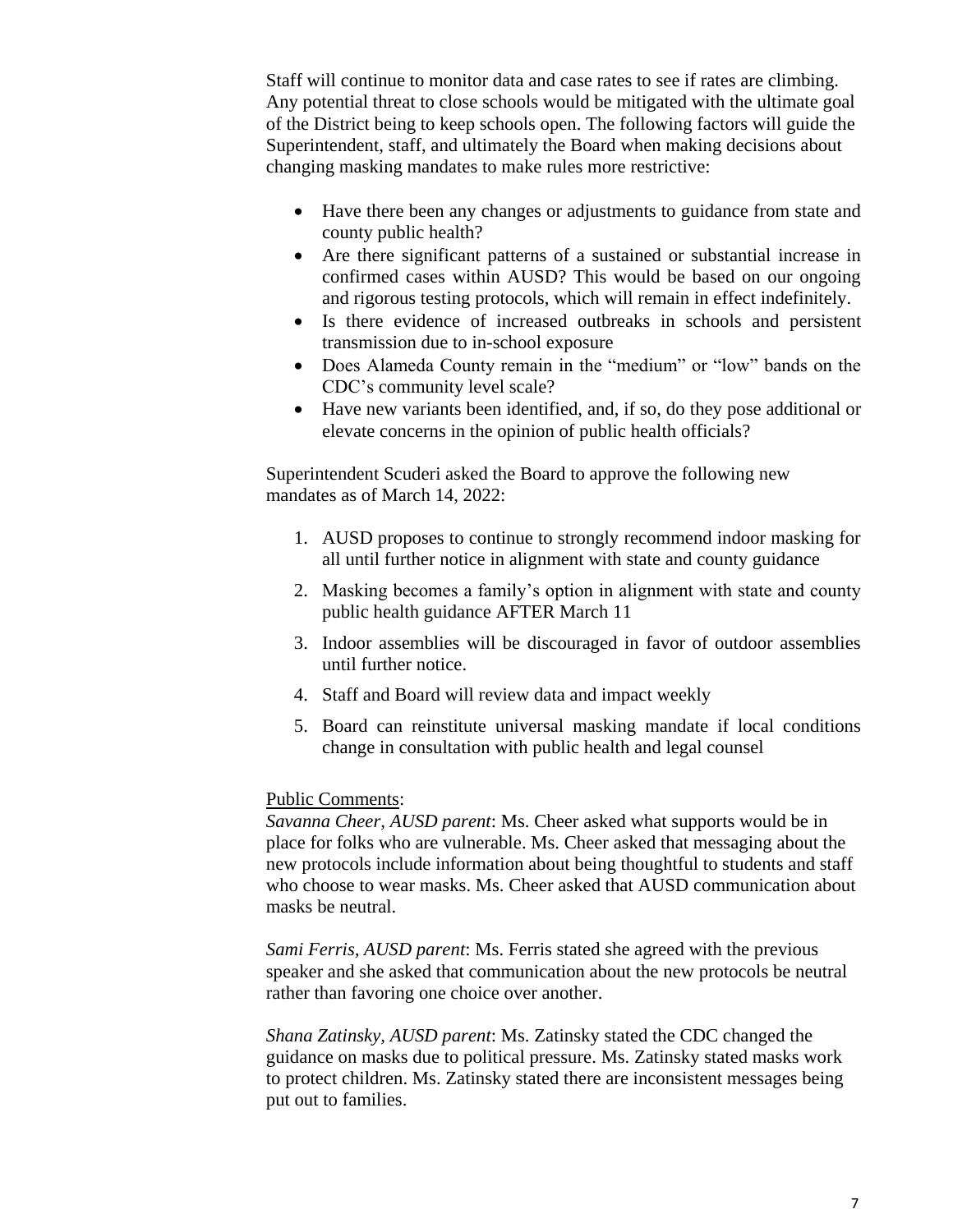*Lucy Yoo, AUSD parent*: Ms. Yoo thanked Superintendent Scuderi for showing and trusting the data. Ms. Yoo stated it is time to focus on student mental health. Ms Yoo stated she agrees with the new protocols because children don't even know what their friends look like.

*Elaine Mendes, AUSD parent*: Ms. Mendes stated her child comes home with severe headaches due to wearing a mask for many hours at a time. Ms. Mendes stated there are children with asthma who are struggling to wear their masks. Ms. Mendes asked the Board to vote to accept the Superintendent's proposal to make masks optional outside.

*Maria Elena Moreno Rivas, AUSD parent*: Ms. Moreno Rivas stated families need to be the ones making decisions regarding whether or not their students wear masks.

*Iris Mitchell, AUSD parent*: Ms. Iris applauded the efforts of the Superintendent and Board in getting things back to normal for students. Ms. Mitchell thanked the Superintendent and Board for basing their decisions on facts and science. Ms. Mitchell stated she is happy the district is moving forward. Ms. Mitchell stated masks are harmful to speech development in children.

*Saskia Winter, AUSD parent*: Ms. Winter stated she agrees with the previous speaker and she thanked the Superintendent and Board for getting things back to normal for students. Ms. Mitchell thanked the Superintendent and Board for basing their decisions on facts and science. Ms. Mitchell stated she is happy the district is moving forward. Ms. Mitchell stated masks are harmful to speech development in children.

*Motion to Approve Superintendent's recommended changes to AUSD's Covid protocols as outlined in the presentation made.*

**MOTION:** Member Dailey **SECONDED:** Member Sweet

**ROLL CALL VOTE STUDENT BOARD MEMBER VOTES AYES:** Members Mills, Lau, and Lin **NOES: ABSTAIN:** 

# **BOARD MEMBER VOTES**

**AYES:** Members Williams, Little, Sweet, Dailey, and Lym **NOES: ABSTAIN:** 

#### **MOTION APPROVED**

2. AUSD's Report on Findings of Academy of Alameda's Material Revision Request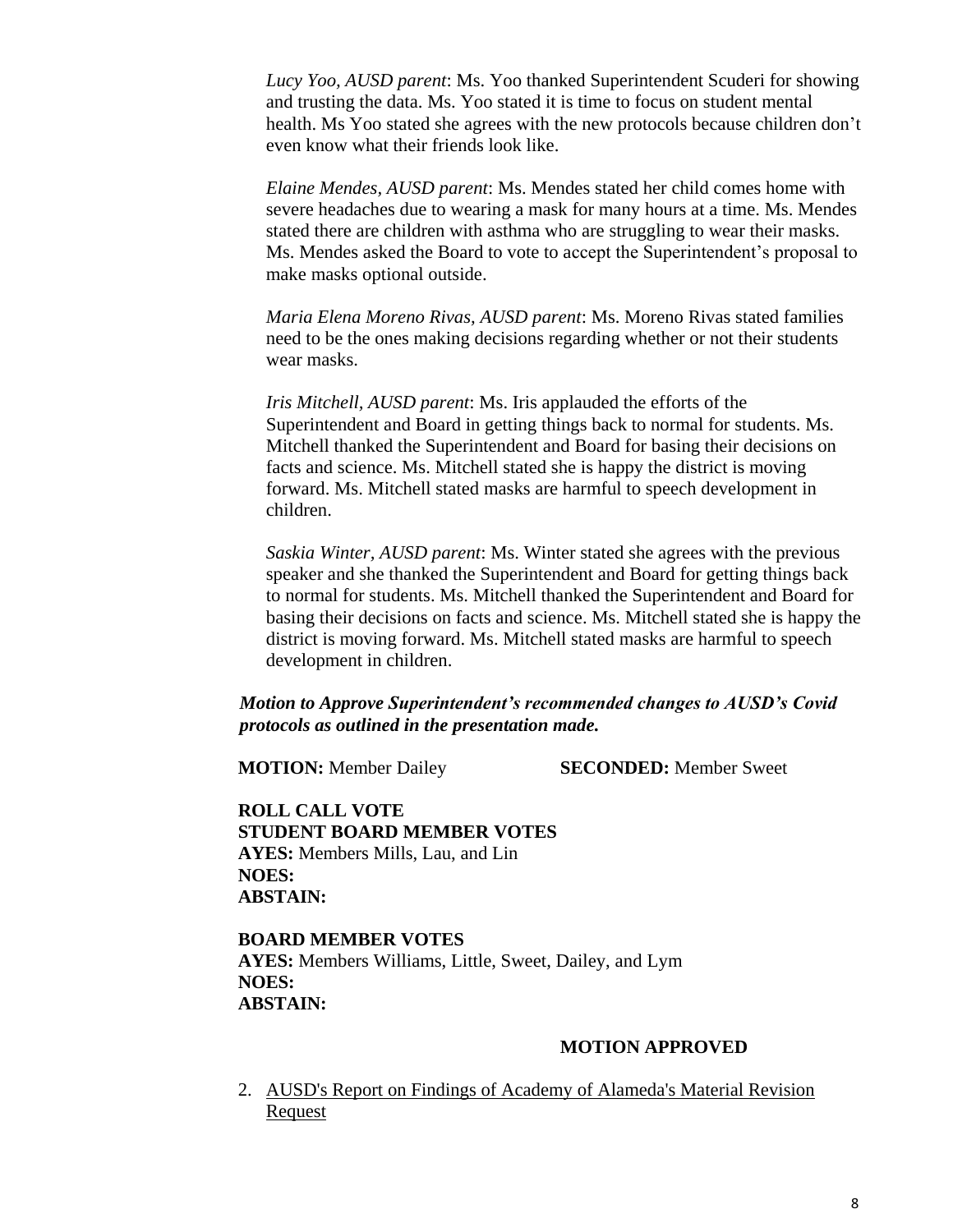On January 25, the Academy of Alameda submitted a request for Material Revision to the Alameda Unified School District's (AUSD) Board of Education.

The Academy of Alameda currently operates two charter schools; The Academy of Alameda Middle School and The Academy of Alameda Elementary School. The Academy of Alameda intends to merge the two charter schools into a single charter school named The Academy of Alameda that will serve students in grades K-8 beginning the 2022-23 school year, and grades TK-8 beginning the 2023-24 school year.

On February 8, 2022, The Academy of Alameda staff made a presentation to the Board of Education in support of their request for Material Revision. Additionally, AUSD staff shared AUSD's review process and criteria with the Board of Education.

Kirsten Zazo, Assistant Superintendent of Educational Services presented the findings from the conducted review. This item will be brought back on March 22, 2022 for the Board's decision on the Material Revision request.

3. Presentation on A-G Completion Improvement Grant

California AB-167 states the A-G Completion Improvement Grant Program is to "provide additional supports to local educational agencies (LEAs) to help increase the number of California high school pupils, particularly unduplicated pupils, who graduate high school meeting the A-G subject matter requirements for admission to the University of California and the California State University."

Vernon Walton, Ed.D., Director of Secondary Education gave the Board an overview of the funding, use of funds, and reporting around the A-G Completion Improvement Grant Plan, as well as AUSD's Action Plan 2022- 2026.

#### 4. Approval of Second Interim Financial Report

Twice during the fiscal year, a school district is required to submit a financial report certifying the district's ability to meet its financial obligations for the current year and two subsequent years. The reports examine the district's attendance, spending patterns, fund balance, reserve for economic uncertainties, and multi-year projections. Staff will present the 2021-2022 Second Interim which reports the district's financial position as of January 31, 2022.

*Student Board Member Henry Mills left the meeting at 8:30pm*

#### Public Comments:

*Caroline Brossard, AUSD parent*: Ms. Brossard asked if the staffing reductions on the agenda later tonight are included in the Second Interim Report?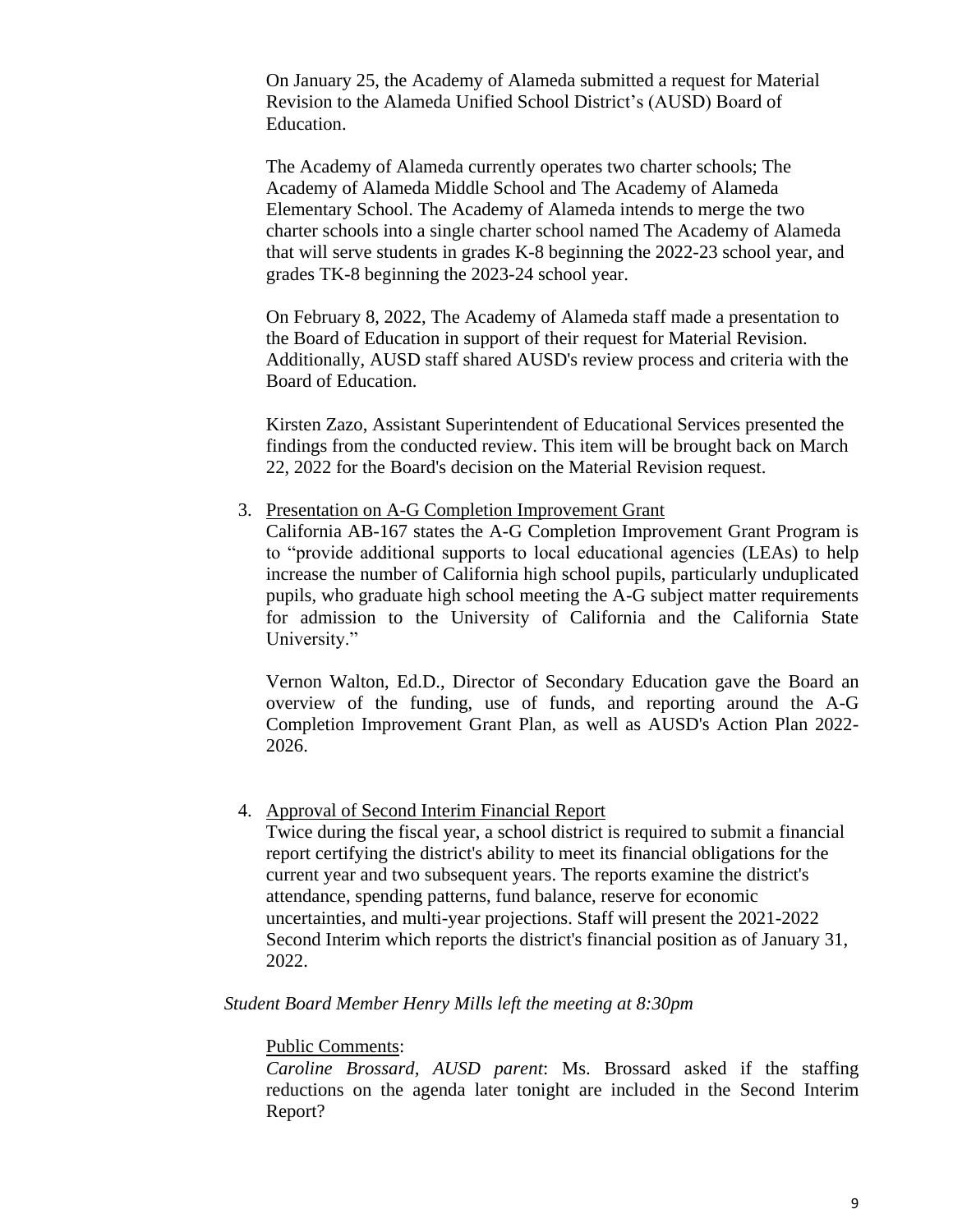5. Resolution Number 2021-2022.44 Recommendation to Decrease the Number of Certificated Employees Due to a Reduction in Particular Kinds of Services for the 2022-2023 School Year Assistant Superintendent, Human Resources, Timothy Erwin gave the Board information about this agenda item. California Education Code Sections 44949 and 44955 set forth dates and procedures by which the Governing Board must express its intent to reduce and/or discontinue particular kinds of services now being offered by the District. Staff will recommend that services be reduced according to the least senior employee so long as the employee being retained is credentialed and competent to perform the assignment. The Superintendent or his/her designee shall give notice to affected certificated employees that their services may not be required for the ensuing school year.

*Motion to approve Resolution Number 2021-2022.44 Recommendation to Decrease the Number of Certificated Employees Due to a Reduction in Particular Kinds of Services for the 2022-2023 School Year.*

**MOTION:** Member Dailey **SECONDED:** Member Little

**ROLL CALL VOTE STUDENT BOARD MEMBER VOTES AYES:** Members Lau and Lin **NOES: ABSENT:** Member Mills

#### **BOARD MEMBER VOTES**

**AYES:** Members Williams, Little, Sweet, Dailey, and Lym **NOES: ABSTAIN:** 

#### **MOTION APPROVED**

*Student Board Member Will Lau left the meeting at 9:01pm*

6. Resolution Number 2021-2022.45 Recommendation to Decrease the Number of Classified Employees Due to a Lack of Work and/or Lack of Funds for the 2022-2023 School Year Assistant Superintendent, Human Resources, Timothy Erwin gave the Board information about this agenda item. California Education Code Sections sections 45114, 45117, 45298 and 45308 permit the Governing Board to reduce or discontinue Classified services and terminate the employment of affected Classified employees not later than the beginning of the following school year due to lack of work and/or lack of funds.

#### Public Comments:

*Caroline Brossard, AUSD parent*: Ms. Brossard asked the Board to vote no on this item due to their being a paraprofessional on the list of reductions. Ms. Brossard stated Special Education staff should not be reduced due to the difficulty of finding people to fill these roles.